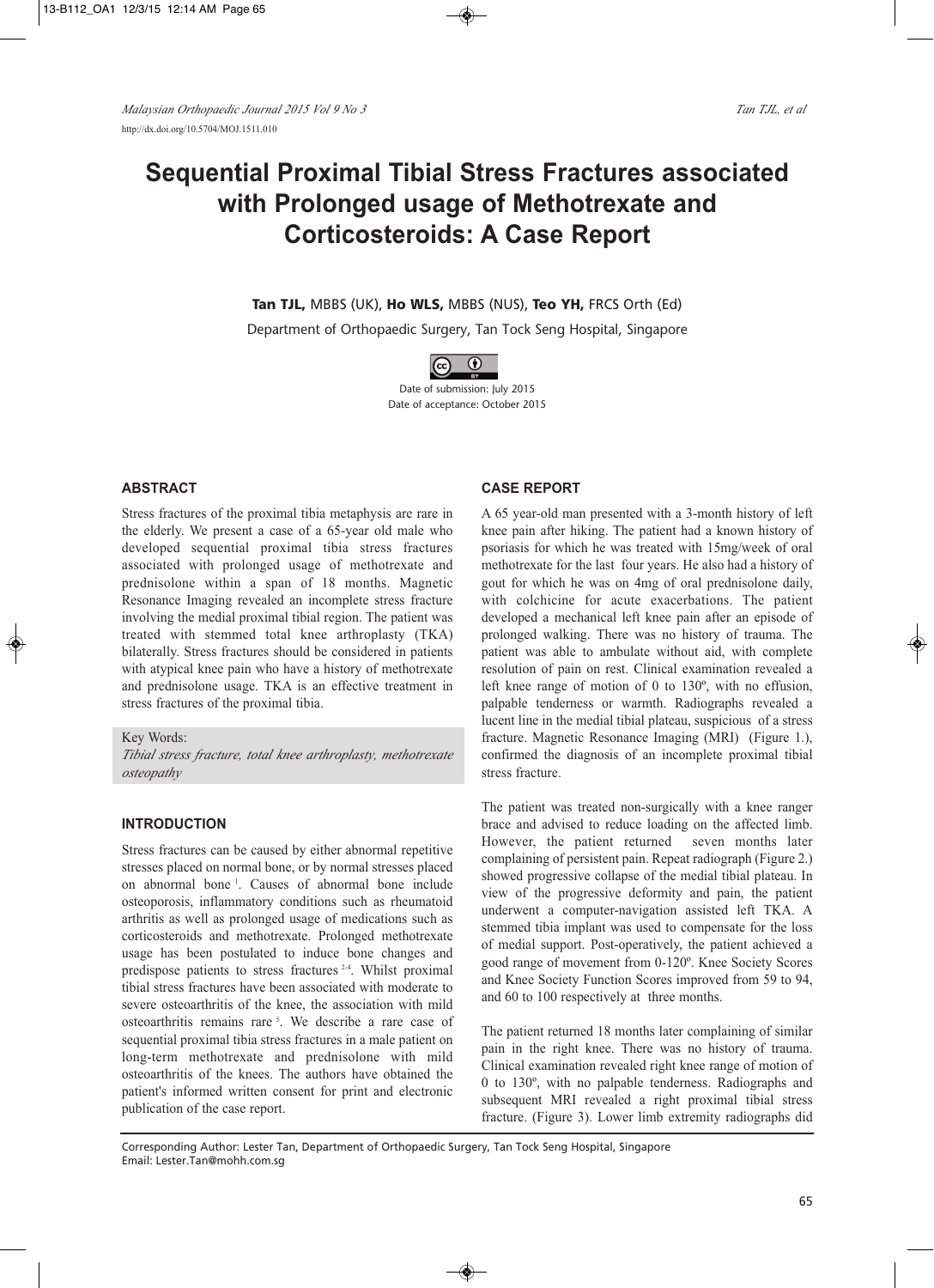

**Fig. 1:** (A) Weight bearing X-ray of the left knee showing lucency over medial proximal tibia. (B) MRI of the left knee revealing a fracture of the medial aspect of the tibial plateau.



**Fig. 2:** Weight bearing radiograph of the left knee showing progressive varus collapse of the medial tibial plateau.



**Fig. 3:** (A) Weight bearing X-ray of the right knee showing lucency over medial proximal tibia. (B) MRI of the right knee revealing a fracture of the medial aspect of the tibial plateau.



**Fig. 4:** Long lower extremity radiograph showing minimal malalignment of the right knee with left total knee arthroplasty.



**Fig. 5:** Post-operative antero-posterior (AP) X-ray of the right knee showing a total knee arthroplasty with stemmed tibial implant.